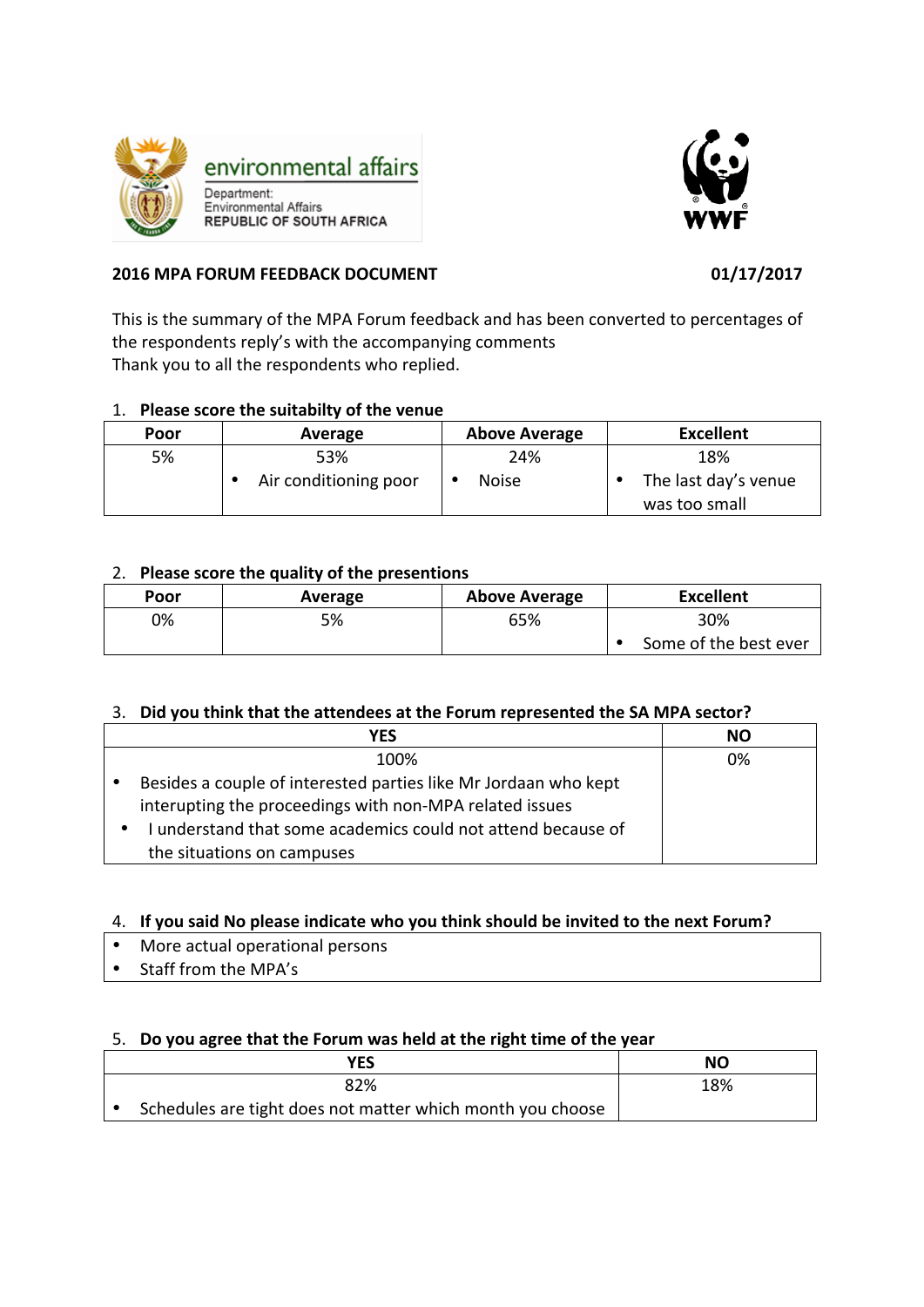# 6. If you said No please indicate when you think will be a suitable time of the year to host **the event**

- October is recommended as the Marine month
- The time allows for easy planning in the subsequent financial year.
- September-November is a very full time of year for many. So too is the end of the fiscal year (Feb-March). End of January of April/May would be preferable in my opinion
- June/July

## 7. Did you think enough time was given for the MPA feedback session?

| <b>YES</b> | <b>NO</b>                                                                                                                                                                                                                                                       |
|------------|-----------------------------------------------------------------------------------------------------------------------------------------------------------------------------------------------------------------------------------------------------------------|
| 59%        | 41%                                                                                                                                                                                                                                                             |
|            | Each MPA manager should report back on his MPA's successes<br>and challenges etc (not the usual where is it and how big is it<br>story), and not an overall report for an organisation covering<br>many MPA's, where successes and challenges are averaged out. |

### 8. **Do you think the Forum should be an extra day ie 4 Days?**

| <b>YES</b> | <b>NO</b>                                                                 |
|------------|---------------------------------------------------------------------------|
| 59%        | 41%                                                                       |
|            | I believe this will be dependent on the theme for that year.<br>$\bullet$ |
|            | Two days is perfect with additional day for workshop of some<br>$\bullet$ |
|            | kind                                                                      |

### 9. Do you want to see a workshop session built into the extra day for the next MPA **Forum?**

| YES                                                   | ΝO  |
|-------------------------------------------------------|-----|
| 82%                                                   | 18% |
| It's appropriate while all stakeholders are together, |     |

# 10. Do you have any suggestions for a location where the next MPA Forum can be presented that is close to an MPA not featured before and can host in excess of 100 **people**

- Western Cape (MPA??), Tsitsikamma,
- I would have suggested Northern Cape, however, there is no MPA there at the moment. I believe taking it to the Northern Cape will prepare the future management agency together with the Province of better management of these MPAs and the benefits that could arise from there.
- De Hoop Nature Reserve
- Workshop 17, Waterfront, Cape Town
- I do not have enough experience with MPAs especially ones that can host more than 100 people.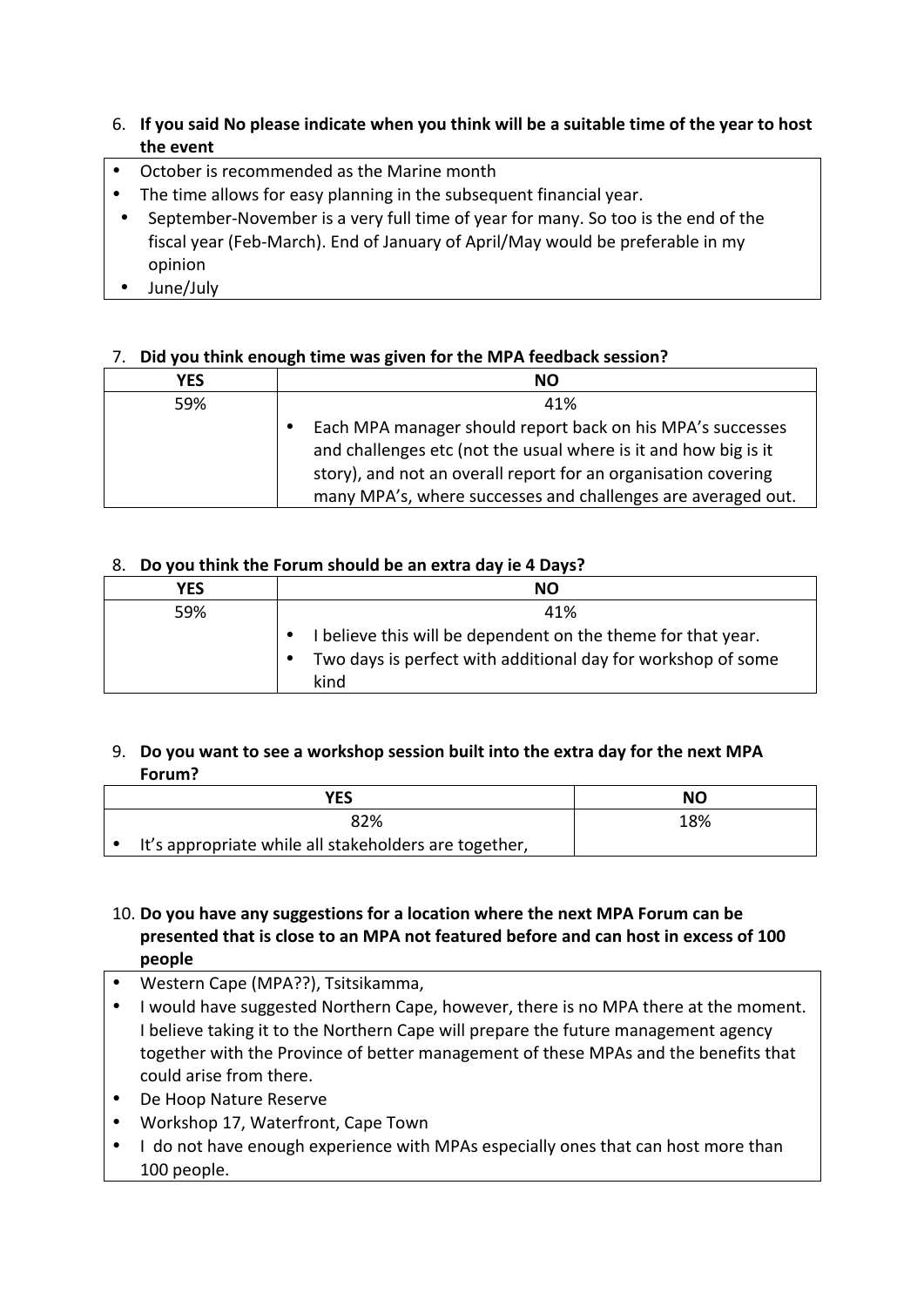- Gansbaai? If approached, I could ask if CPUT could host the next one. This would depend on when it takes place.
- No
- Garden Route National Park;
- Table Mountain national Park at Cape research centre.

## 11. Did the MPA Forum event allow you to network and strengthen partnerships with **other MPA Sector stakeholders?**

| <b>VEC</b><br>. | <b>NO</b> |
|-----------------|-----------|
| 94%             | 0%        |

### 12. Did you leave the Forum being better informed of the SA MPA sector?

| $\cdots$<br>ᆸ | <b>NC</b>   |
|---------------|-------------|
| 140/          | rn,<br>ን ፖር |

## 13. What presentation/s stood out and would you like to see that presenter and subject **matter** at the next Forum in 2017?

- Presentations per MPA
- Ali Goetz' sea mount presentation was fantastic. I would like to see more exciting research presentations like this.
- MPA Legislation Legislation
- METT assesment of Protected Areas
- Research of what is happening in the MPAs.
- Tamzyn Livingstone on behalf of Jennifer Olbers. I enjoyed the style in which their update was put across it made for an interesting talk.
- KZN wildlife by Ms T Livingston
- Also Alison Kock on relevance of MPAs for large sharks.
- Would like to see more top predator work presented
- MPAs and Great white sharks by Dr A Kock
- Offshore fishing sector, DAFF
- Dr Bruce Mann research on Appropriate size/length for functional MPA's
- The iSimangaliso wetland park presentation by Mr B Mann.
- Bruce Mann enjoved topic of using fish tracking data to inform MPA boundaries, effectiveness
- Conservation of seamounts whithin MPAs by Dr A Gotz.
- Implementation of METT version 3 by Mr C Khumalo
- Rocky shore monitoring in MPAs by Dr M Pfaff
- Monitoring in the various MPAs; All MPAs should present on it
- Research and monitoring presentations
- Coordination of monitoring projects in MPAs
- Scientific presentations
- Monitoring kelp growth in the De Hoop MPA by Dr M Rothman
- Monitoring contaminants. Implications for MPA management by Dr C Sparks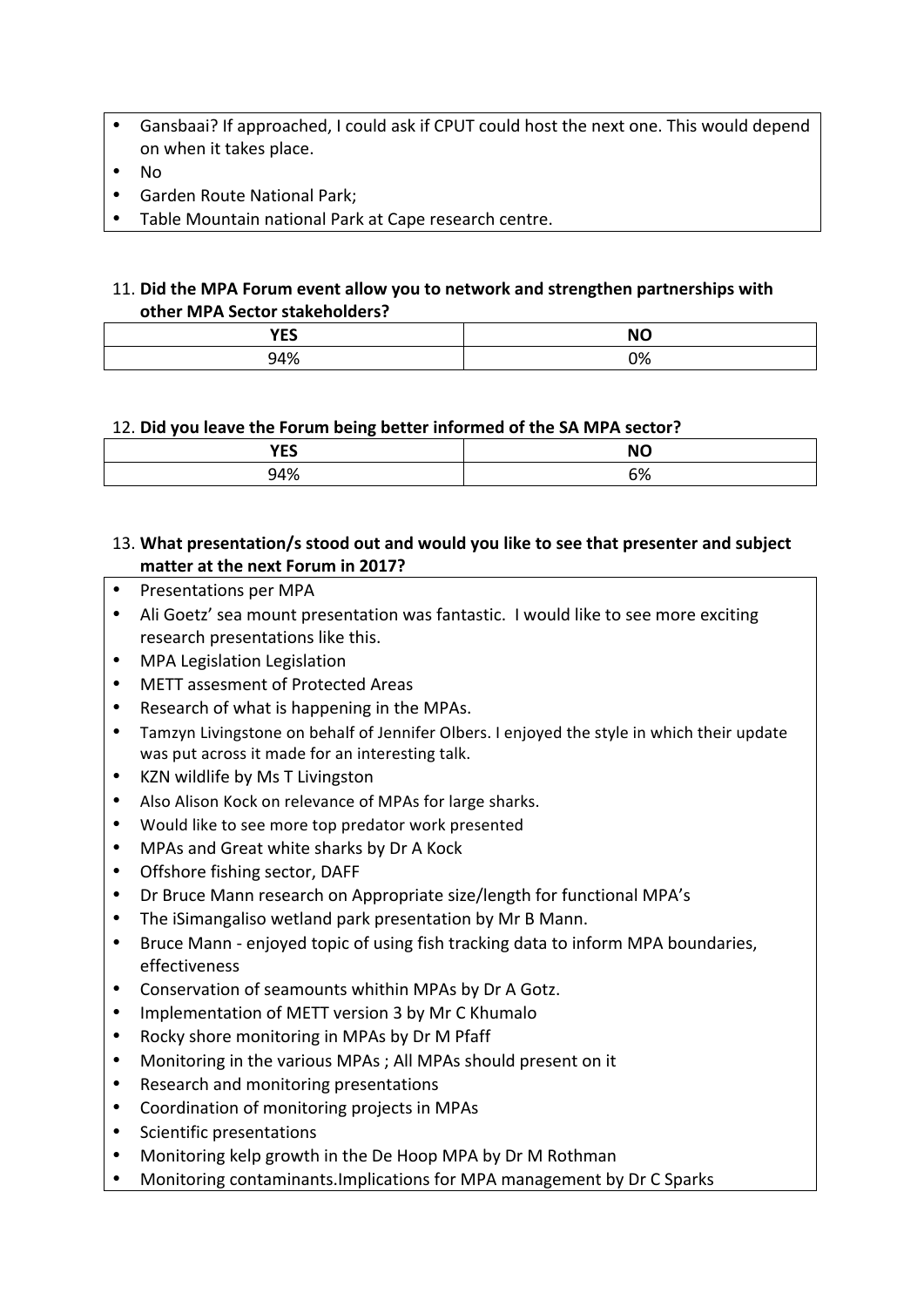- BRUVs by Dr A Bernard and Mr J Duncan
- The BRUV prsentation / Minumum size of no-take zones / Intertidal research
- Data management of large datasets such as BRUVs
- NSRI presentation by Mr B Ayres
- Field trip to Sardinia bay MPA
- Need more difinitive talks about compliance from DAFF & DEA.
- Progress on MPA objectives on a national scale
- More talks on individual research done at MPAs such as Dwesa-Cwebe(new tagging project), invasive species, intertidal monitoring, sub tidal invertebrates maybe as we never hear about them
- Maybe something on the effect of pollution on an MPA like SAPPi at Aliwal shoal-any research?
- Research feedback

## 14. What aspect of the Forum can we improve on?

- Less presentation on research and more on MPA Management (challenges),
- We need more formal structure where challenges are actually workshopped and steps are put in place to solve these challenges, not just spoken about and walked away from.
- Number of research presenters/ scientists to be reduced.
- Publishing information on respective MPAs. Maybe on a quartely basis.
- Venue, it was very hot and there was poor airconditioning. The food was also subpar
- Presentations with actual operational inprovement appropriateness
- A microphone.
- Perhaps bring in people from other departments such as an update on the Toursim Phakisa lab as well as an update from Aquaculture and DMR.
- Think it is fine as is
- Questions, answer one question at a time, I really don't like having to try to remember 3 or 4 questions before hearing the answer.
- More interaction between attendees; More group discussions
- Time keeping
- Air flow/aircon to keep people awake. Felt lethargic after a few hours
- Sound system bad in venue need sound system

## 15. What part of the Forum did you enjoy the most?

- Sessions on critical issues identified during MPA Management presentations
- Research presentations.
- Individual Park feedback
- Forum was mainly presentation with less time for discussion. Maybe in future, this should be considered. And resolutions should come out of this forum to support already running programmes like the people and the parks, cdb etc.
- Networking
- Interactions and the discussions
- Quality informative presentations
- The KZN presentation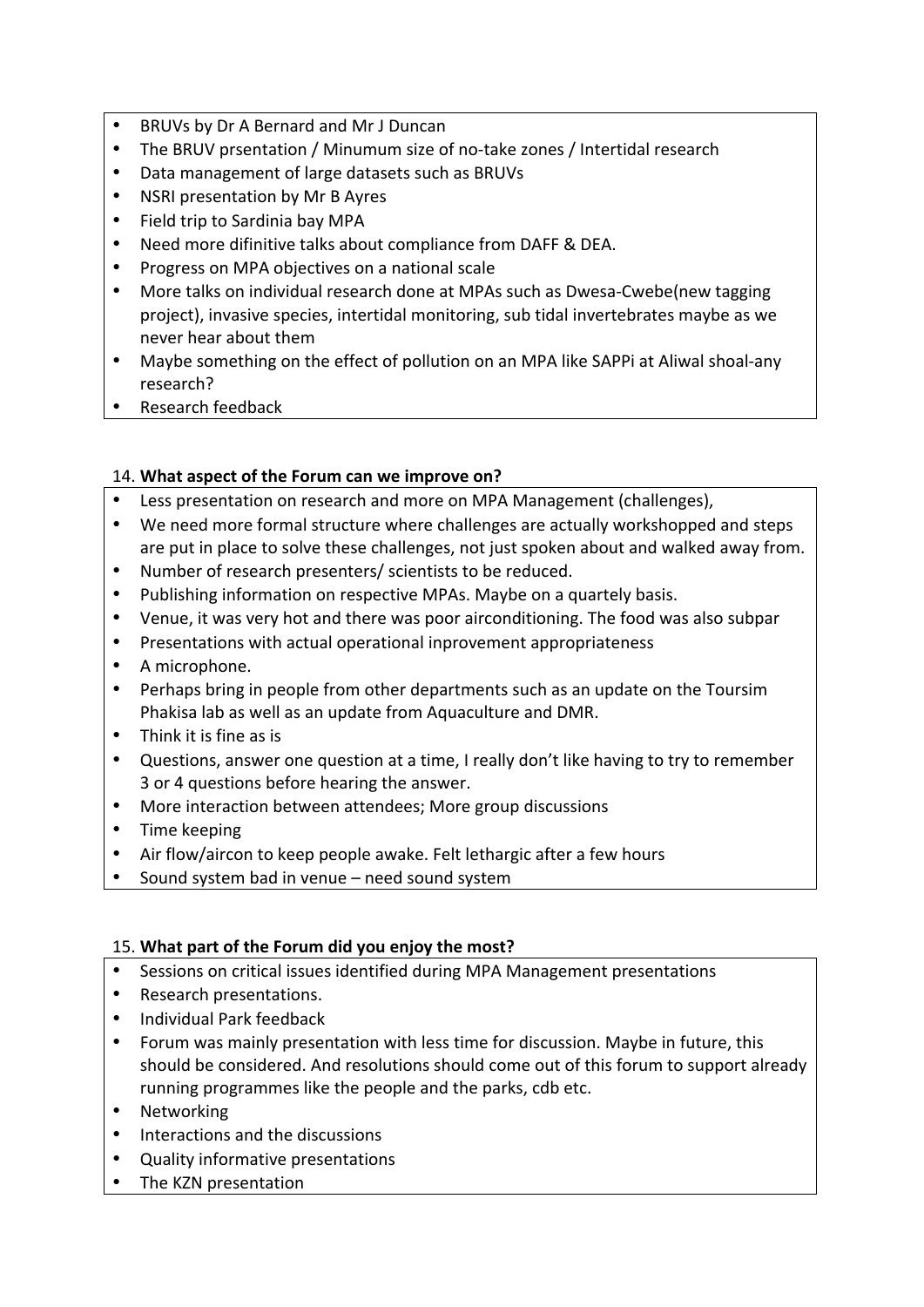- The Great white shark presentation
- The seamount presentation
- The BRUVs
- The iSimangaliso presentation
- The contaminants implications presentations
- The visit to Sardinia bay MPA
- All the chairpersons who all were very profesional
- Interactive sessions
- Discussions that took place of the presentations
- The feedback session from all the different MPA's and hearing from people on the ground
- Scientific presentations
- Loved all the talks  $-$  even the management ones this year. Had dynamic speakers
- Research papers

## 16. Please list other topics/subject matter that you would like to see featured on the Agenda as presentations at the 2017 MPA Forum.

- Community participation or Co-management in Marine Prtected Area management
- How to win political buy-in from relevant persons to ensure MPA values and benefits are understood, supporting the need for no-take MPA's to remain closed, and even expand their no-take areas.
- Financial benefits of MPA's
- Prosecutions Authority Presentation
- Organised Crimes- environmental crimes
- Research, transformation, local economic development by MPAs.
- A lot of marine top predator work on seabirds, turtles, cetaceans etc is conducted in MPAs or has relevance to spatial protection. Would like to see more results of these presented at the forum.
- DEA, ocean and coast, ocean birds
- None
- DEA Strategic direction, deliverables, areas of priotiry, data needs from agencies etc
- The seal issue of Southern Africa wich is been dealt with as if it doesn't exist, and it IS an issue wich is going to become worse. Mark my words.
- Toursim Phakisa lab as well as an update from Aquaculture and DMR.
- Research and monitoring in MPAs
- Every day challenges rangers face in managing MPA's
- All MPAs should report on Active Monitoring and Archived Data that could possibly be shared within the forum (Temp; rainfall; etc).
- Perhaps a less "packed" agenda
- Need more difinitive talks about compliance from DAFF & DEA.
- Progress on MPA objectives on a national scale
- Coordination of monitoring projects in MPAs
- Data management of large datasets such as BRUVs
- More talks on individual research done at MPAs such as Dwesa-Cwebe(new tagging project), invasive species, intertidal monitoring, sub tidal invertebrates maybe as we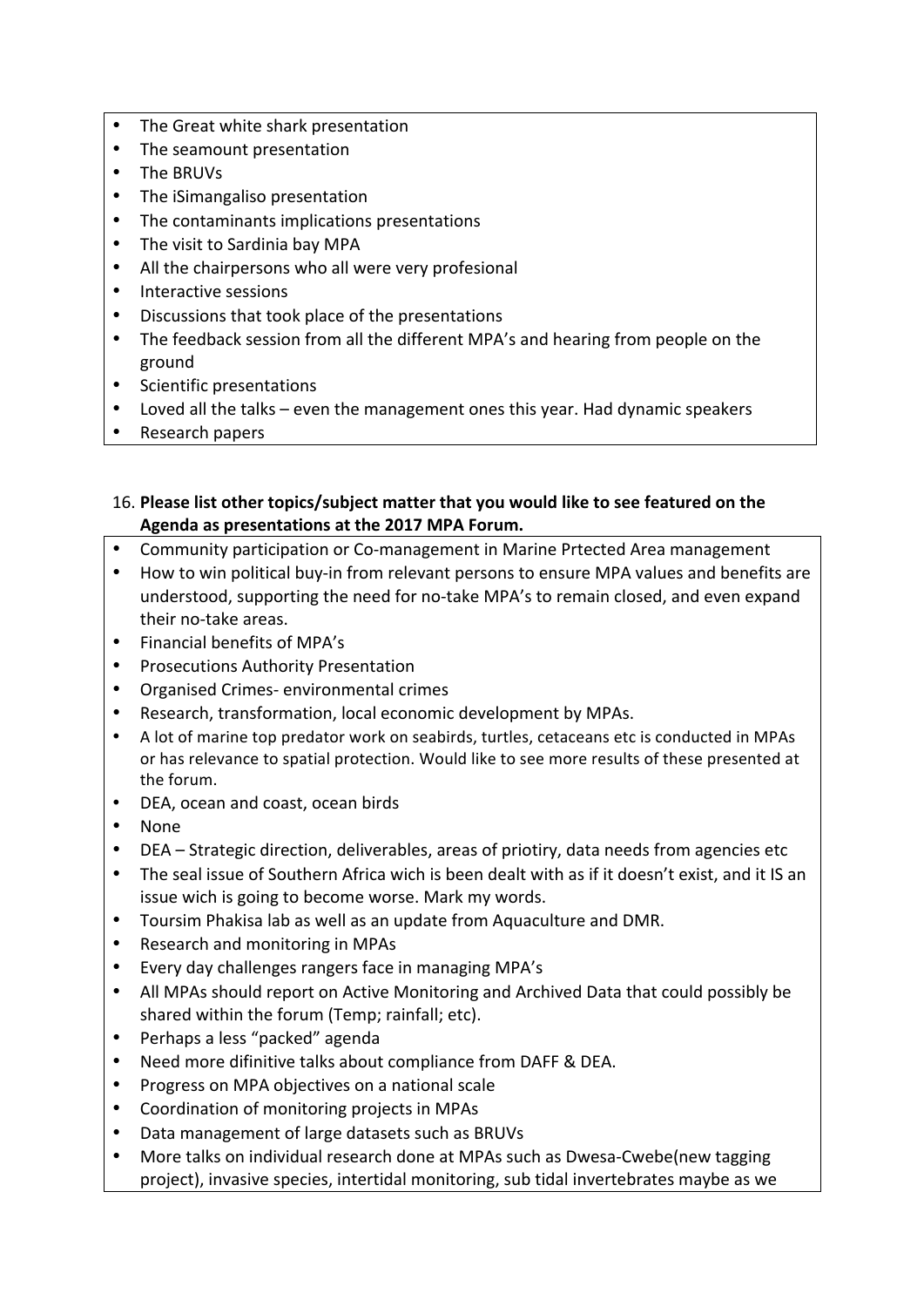never hear about them

- Maybe something on the effect of pollution on an MPA like SAPPi at Aliwal shoal-any research?
- None

# 17. Please note any suggestions that you have to contribute to us presenting a better MPA **Forum in 2017.**

- More time allocated to MPAs Presentations in one or two issues raised as challenges (per MPA)
- Time management was good (keep it up)
- International guests need to be considered to get experiences outside the country
- Do not put the field outings at the end of the last day, as many people just went home instead. Rather have the field outings in the middle days.
- Much networking and learning takes place on the field outings.
- We also, this year, missed a good evening braai together. The set up of eating individually at the hotel limited networking and team building opportunities.
- Prosecutions Authority Presentation
- Organised Crimes- environmental crimes
- 2016 was my first time attending the forum and I believe it was very well organised. We just need to give more time to discussions where key resolutions will be made. The MPA forum needs to be recognised an an important forum by the authorities and it needs to also be politically supported.
- Policy adoptations
- None
- Some presentations were not of good quality and or missing information (eg METT) presentation). Presenters must know the subject matter of their presentations.
- Feedback sessions from Agencies MPA's were not consistent Agency wide feedback and then SANPARKS per MPA? The specific questions before hand helped. Feedback could be according to the main topics addressed by the Forum for that year. Eg monitoring protocols – What monitoring is being done with complete protocols? Are these available to be shared to other agencies? Boating, Scuba, compliance etc
- Standard Operating Procedures does any agency have these? What do they look like?
- More operational issues Summary from DEA on reports across the agencies where is the gaps what works what does not?
- Technical presentations new technology, tools equipment pertaining to coastal management.
- Management approaches / methodologies that work and is innovative.
- Development of staff in service training standards/ programs What is available? What works what can be adopted?
- I can go on like this with a list to a point 10 plus. Fact is there is a whole world of operational and technical topics that we can incorporate in a productive way into the MPA forum. Currently we do not have this type of focus anymore. Yes there was a short session and then feedback on some issues listed in the presentation questions however not a lot of clear outcomes as of yet.
- None from my side.